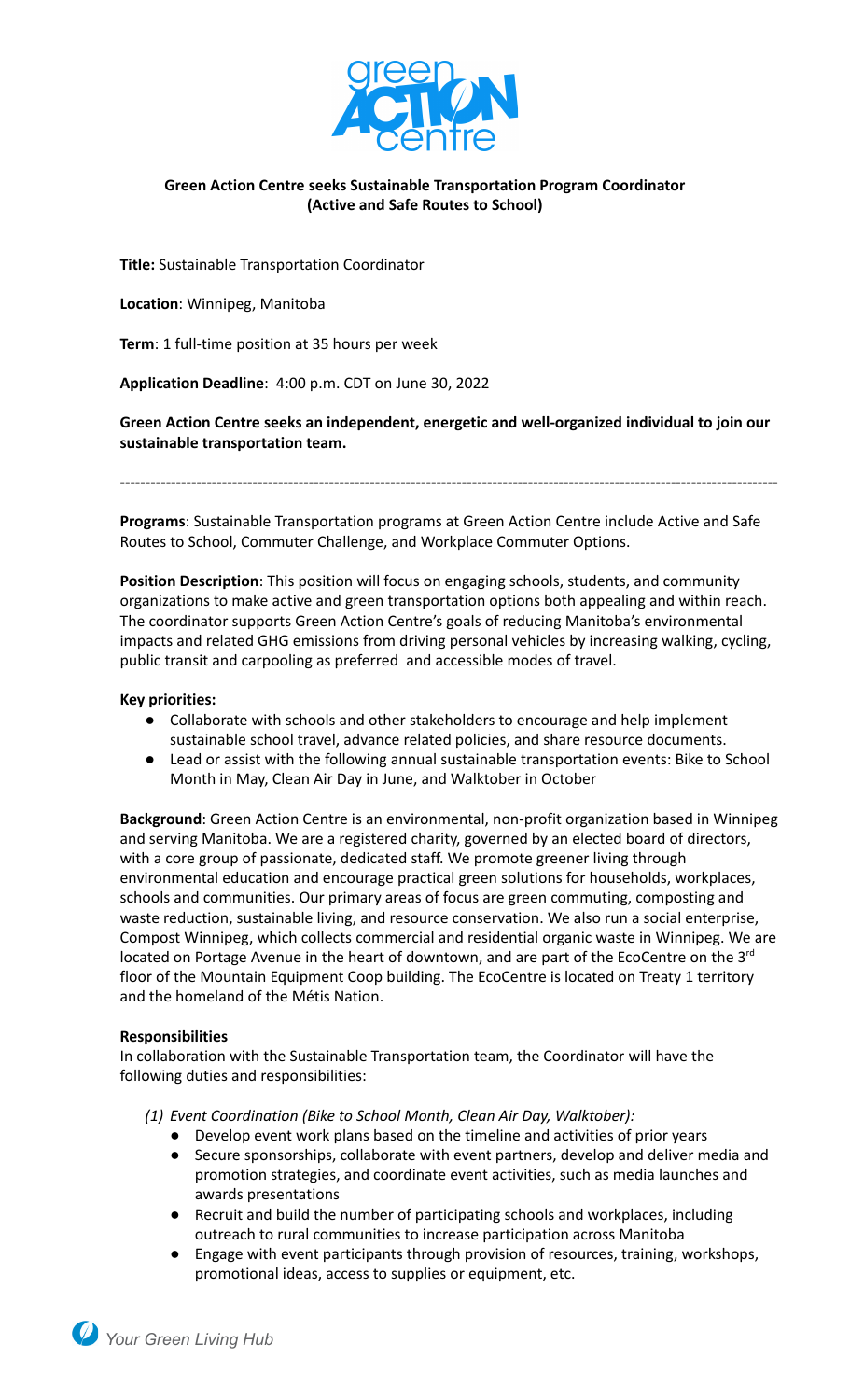- Secure and manage distribution of prizes for participants, including soliciting donations for prizes from local businesses
- Create evaluation tools, such as feedback surveys, and distribute to event participants
- Update related web pages on Green Action Centre's website and create new content
- Maintain participation and event records

# *(2) Communications and Promotion (Active and Safe Routes to School):*

- Liaise with various committees and working groups and maintain and/or build key relationships with partners at the local, provincial and national levels
- Convene and work with a variety of stakeholders such as parents, teachers & school administrators, engineers & planners, workplace sustainability coordinators and more
- Support monthly communications to schools and educators about Active School Travel, including updated resources and initiatives to support active school travel

## *(3) Program Administration*:

- Prepare and/or contribute to writing funding proposals and reports for funders or sponsors
- Manage project or event budgets and monitor expenses to ensure budget is on track
- Work with team to staff displays and deliver presentations as needed
- Contribute to the broader portfolio of Green Action Centre's work to help Manitobans live green and live well
- Other duties, as assigned

## **Key Qualifications:**

- Strong knowledge of sustainable transportation (green commuting and active transportation)
- Experience working collaboratively, specifically at the community level and/or with non-profits
- Minimum 2 years experience in program delivery and/or event planning and project coordination, including budgeting
- Communications experience, including media campaigns and event promotion
- Demonstrated ability in public speaking, and with presentations and displays
- Strong written and verbal communication skills, with ability to create compelling and well written materials for various audiences
- Active knowledge and comfort with the use of WordPress and social media
- Above average attentiveness to detail
- Strong interpersonal skills, team player
- Organized, deadline driven and excellent time management skills
- Able to work independently and without close supervision

### **Assets**:

- Bachelor's degree in Environmental Science, Urban Planning, or related field
- Diploma or certificate in creative communications or social media marketing
- Experience in facilitation, partnership development, and working with diverse communities
- Knowledgeable about rural/northern Manitoba communities
- Knowledge of local and provincial sustainability and environmental issues

### **Attributes**

- Self-driven and proactive; goes the extra distance to get something done
- Professional, punctual, and reliable
- Positive, values driven; inspires others, and actions align with our mission
- Innovative, resourceful and focused on solutions

### **Working conditions**

- Position is based in Green Action Centre's office at 303 Portage Avenue, Winnipeg.
- Regular office hours, with some evenings and weekends required in times of heavy deadlines or for special events (following public health guidelines).
- Must be comfortable working in an open office environment and spending significant time at a desk working with a computer.
- Option of hybrid working conditions is available.